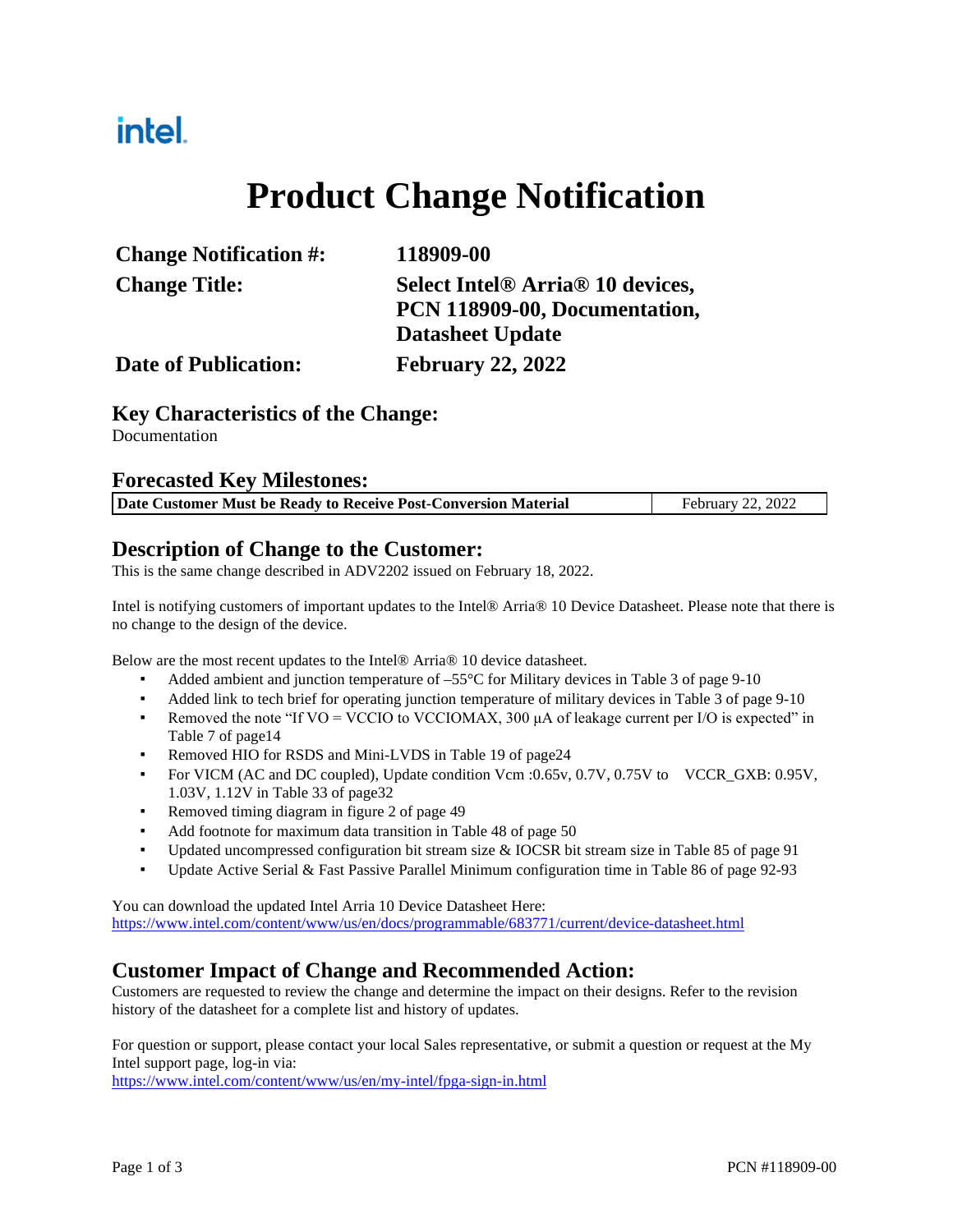### **Products Affected/Intel Ordering Codes:**

The list of affected part numbers (OPNs) can be downloaded in Excel form: <https://www.intel.com/content/dam/www/programmable/us/en/pdfs/literature/pcn/adv2202-opn-list.xlsx>

### **PCN Revision History:**

| <b>Date of Revision:</b> | <b>Revision Number:</b> | <b>Reason:</b>           |
|--------------------------|-------------------------|--------------------------|
| February 22, 2022        |                         | Originally Published PCN |